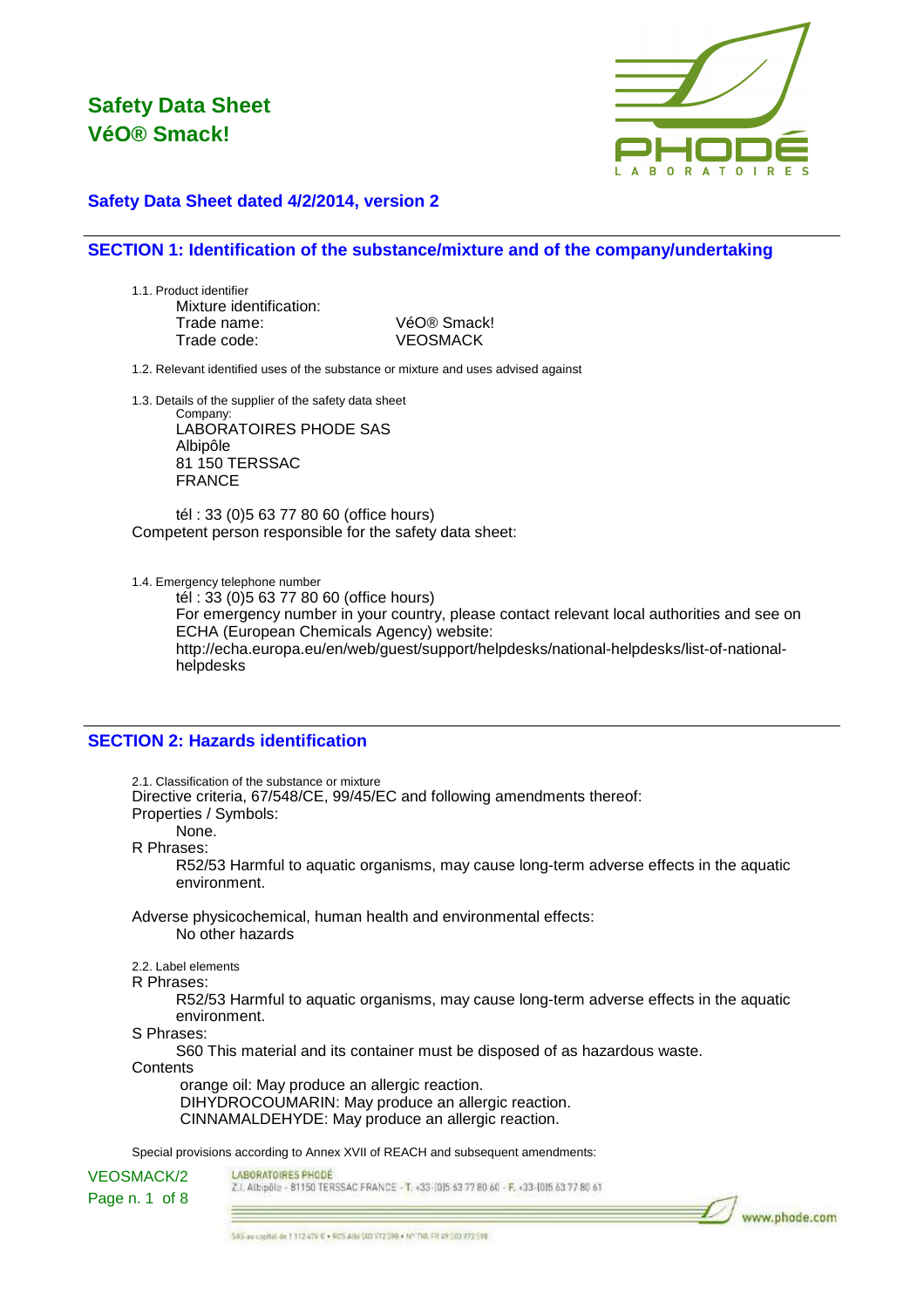

None 2.3. Other hazards vPvB Substances: None - PBT Substances: None Other Hazards: No other hazards

### **SECTION 3: Composition/information on ingredients**

3.1. Substances N.A. 3.2. Mixtures Hazardous components within the meaning of EEC directive 67/548 and CLP regulation and related classification: >= 0.5% - < 2.5% orange oil CAS: 8028-48-6, EC: 232-433-8 Xn,Xi,N; R10-38-43-65-50/53 **♦ 2.6/3 Flam. Liq. 3 H226 ♦ 3.2/2 Skin Irrit. 2 H315**  3.4.2/1-1A-1B Skin Sens. 1, 1A, 1B H317 **♦ 3.10/1 Asp. Tox. 1 H304** ♦ 4.1/C1 Aquatic Chronic 1 H410 >= 0.01% - < 0.5% GAMMA UNDECALACTONE CAS: 104-67-6, EC: 203-225-4 N; R51/53  $\circ$  4.1/C2 Aquatic Chronic 2 H411 >= 0.01% - < 0.5% CINNAMALDEHYDE CAS: 104-55-2, EC: 203-213-9 Xi; R43-36/37/38 **♦ 3.3/2 Eye Irrit. 2 H319 ♦ 3.8/3 STOT SE 3 H335 1**3.2/2 Skin Irrit. 2 H315 3.4.2/1-1A-1B Skin Sens. 1, 1A, 1B H317 >= 0.01% - < 0.5% DIHYDROCOUMARIN CAS: 119-84-6, EC: 204-354-9

Xn,Xi; R22-43  $\Diamond$  3.1/4/Oral Acute Tox. 4 H302 **1** 3.4.2/1 Skin Sens. 1 H317

#### **SECTION 4: First aid measures**

4.1. Description of first aid measures In case of skin contact: Wash with plenty of water and soap. In case of eyes contact: In case of contact with eyes, rinse immediately with plenty of water and seek medical advice. In case of Ingestion: Do not under any circumstances induce vomiting. OBTAIN A MEDICAL EXAMINATION IMMEDIATELY. In case of Inhalation: Remove casualty to fresh air and keep warm and at rest. 4.2. Most important symptoms and effects, both acute and delayed

LABORATOIRES PHODE

VEOSMACK/2 Page n. 2 of 8

Z.I. Albipôle - 81150 TERSSAC FRANCE - T. +33-1015 63 77 80 60 - F. +33-1015 63 77 80 61

www.phode.com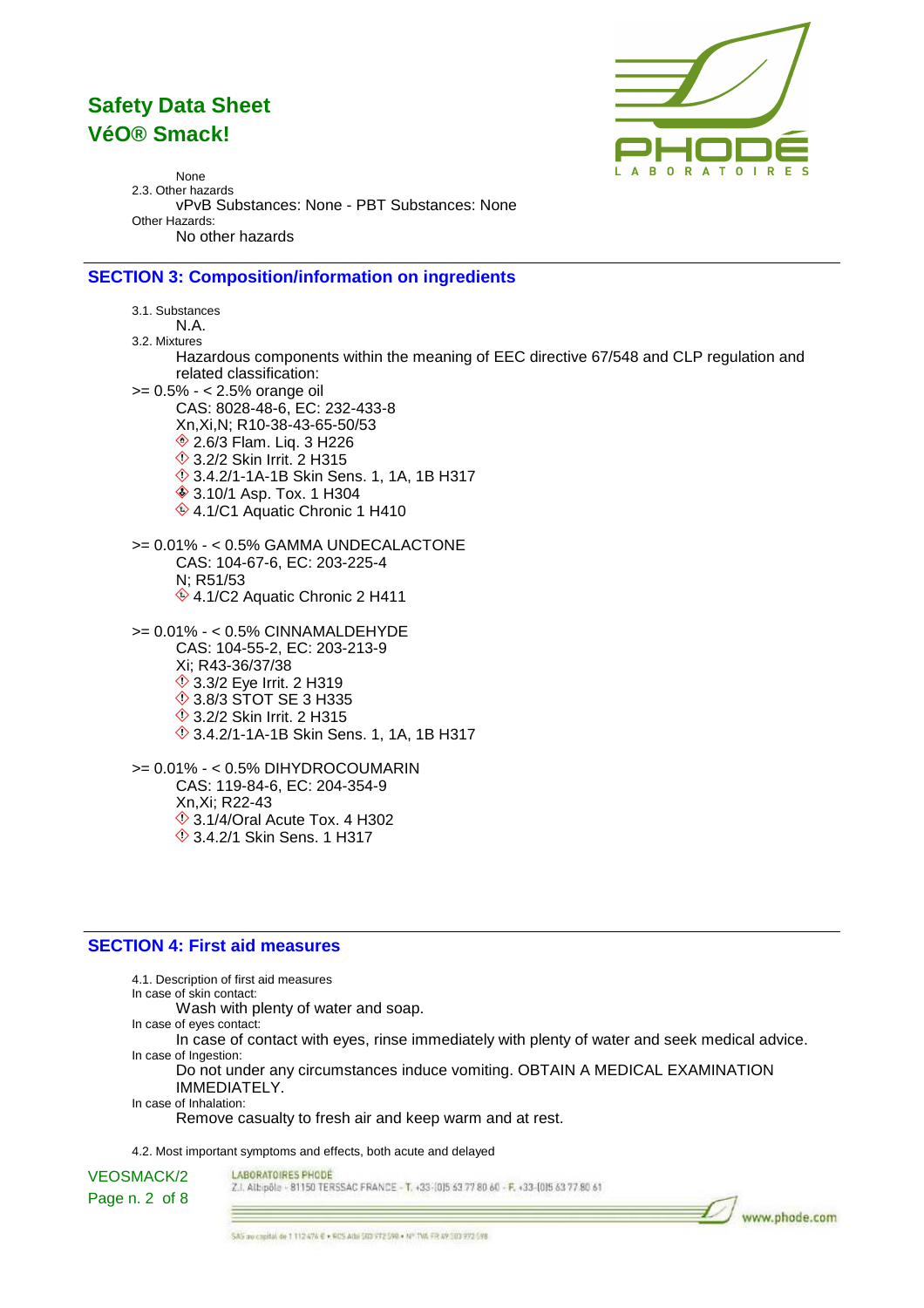

www.phode.com

#### None

4.3. Indication of any immediate medical attention and special treatment needed Treatment: None

### **SECTION 5: Firefighting measures**

- 5.1. Extinguishing media Suitable extinguishing media: Water. Carbon dioxide (CO2). Extinguishing media which must not be used for safety reasons: None in particular.
- 5.2. Special hazards arising from the substance or mixture Do not inhale explosion and combustion gases. Burning produces heavy smoke.
- 5.3. Advice for firefighters

Use suitable breathing apparatus . Collect contaminated fire extinguishing water separately. This must not be discharged into drains. Move undamaged containers from immediate hazard area if it can be done safely.

#### **SECTION 6: Accidental release measures**

6.1. Personal precautions, protective equipment and emergency procedures Wear personal protection equipment. Remove persons to safety. See protective measures under point 7 and 8.

6.2. Environmental precautions

Do not allow to enter into soil/subsoil. Do not allow to enter into surface water or drains. Retain contaminated washing water and dispose it. In case of gas escape or of entry into waterways, soil or drains, inform the responsible authorities. Suitable material for taking up: absorbing material, organic, sand

- 6.3. Methods and material for containment and cleaning up Wash with plenty of water.
- 6.4. Reference to other sections See also section 8 and 13

#### **SECTION 7: Handling and storage**

7.1. Precautions for safe handling

Avoid contact with skin and eyes, inhalation of vapours and mists.

Don't use empty container before they have been cleaned.

Before making transfer operations, assure that there aren't any incompatible material residuals in the containers.

Contamined clothing should be changed before entering eating areas.

Do not eat or drink while working.

See also section 8 for recommended protective equipment.

7.2. Conditions for safe storage, including any incompatibilities Keep away from food, drink and feed. Incompatible materials:



LABORATOIRES PHODE

Z.I. Albipôle - 81150 TERSSAC FRANCE - T. +33-(0)5 63 77 80 60 - F. +33-(0)5 63 77 80 61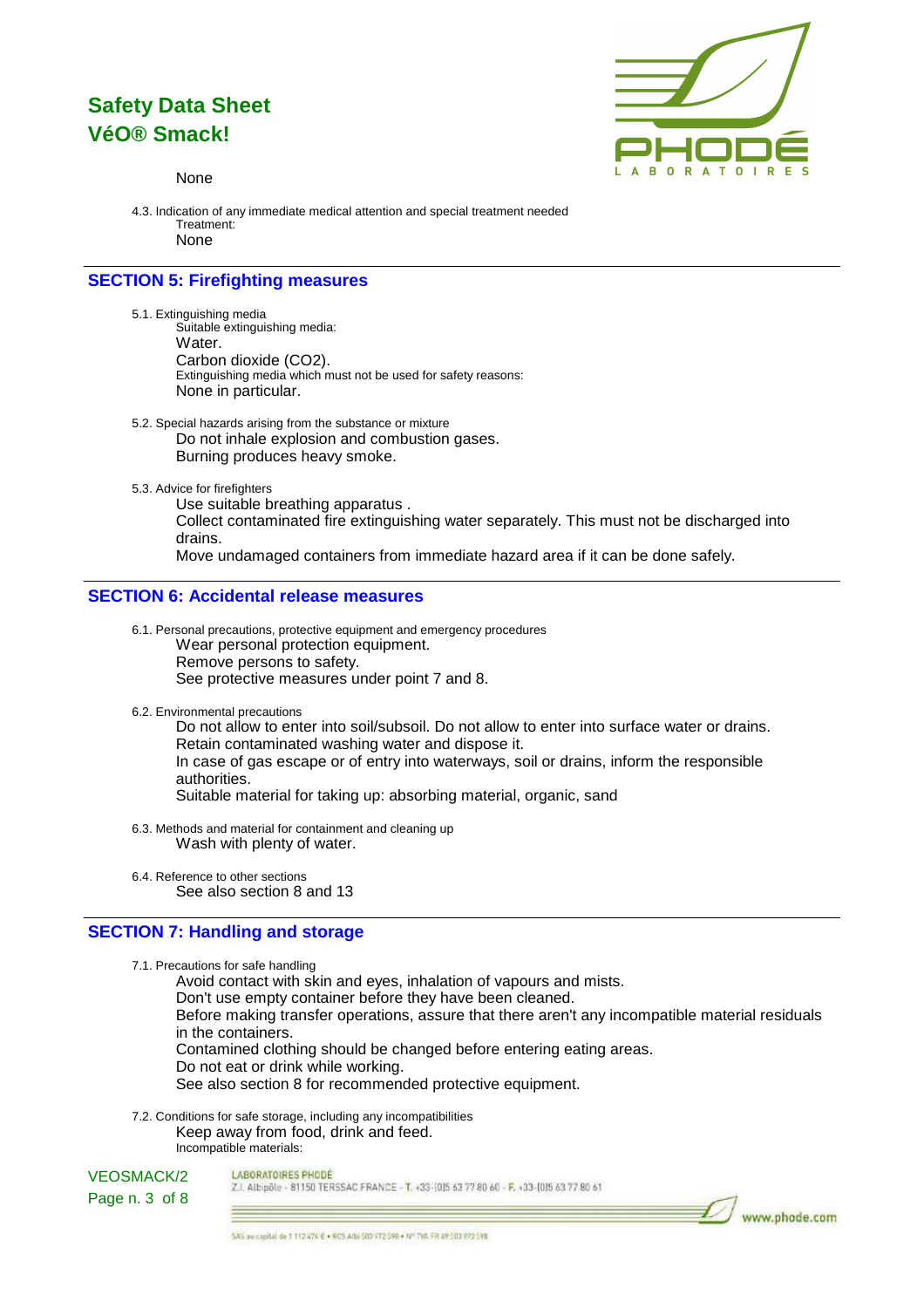

www.phode.com

None in particular. Instructions as regards storage premises: Adequately ventilated premises.

7.3. Specific end use(s) None in particular

### **SECTION 8: Exposure controls/personal protection**

8.1. Control parameters No occupational exposure limit available DNEL Exposure Limit Values PNEC Exposure Limit Values 8.2. Exposure controls Eye protection: Not needed for normal use. Anyway, operate according good working practices. Protection for skin: No special precaution must be adopted for normal use. Protection for hands: Not needed for normal use. Respiratory protection: Not needed for normal use. Thermal Hazards: None Environmental exposure controls: None

### **SECTION 9: Physical and chemical properties**

| 9.1. Information on basic physical and chemical properties |                 |      |      |
|------------------------------------------------------------|-----------------|------|------|
| Appearance and colour:                                     | Powder          |      |      |
| Odour:                                                     | caracteristic   |      |      |
| Odour threshold:                                           | N.A.            |      |      |
| pH:                                                        |                 |      |      |
| Melting point / freezing point:                            | N.A.            |      |      |
| Initial boiling point and boiling range:                   |                 | N.A. |      |
| Solid/gas flammability:                                    | N.A.            |      |      |
| Upper/lower flammability or explosive limits:              |                 |      | N.A. |
| Vapour density:                                            | N.A.            |      |      |
| Flash point:                                               | N.A.            |      |      |
| Evaporation rate:                                          | N.A.            |      |      |
| Vapour pressure:                                           | N.A.            |      |      |
| Relative density:                                          | $0.70 +/- 0.05$ |      |      |
| Solubility in water:                                       | N.A.            |      |      |
| Solubility in oil:                                         | N.A.            |      |      |
| Partition coefficient (n-octanol/water):                   |                 | N.A. |      |
| Auto-ignition temperature:                                 | N.A.            |      |      |
| Decomposition temperature:                                 | N.A.            |      |      |
| Viscosity:                                                 | N.A.            |      |      |
| Explosive properties:                                      | N.A.            |      |      |
| Oxidizing properties:                                      | N.A.            |      |      |
| 9.2. Other information                                     |                 |      |      |
| Miscibility:                                               | N.A.            |      |      |
| Fat Solubility:                                            | N.A.            |      |      |
| Conductivity:                                              | N A             |      |      |
| Substance Groups relevant properties                       |                 | N.A. |      |

VEOSMACK/2 Page n. 4 of 8

 $=$ 

LABORATOIRES PHODE Z.I. Albipôle - 81150 TERSSAC FRANCE - T. +33-(0)5 63 77 80 60 - F. +33-(0)5 63 77 80 61

SAS av capital de 1 112 474 € + 605 Athi 503 772 598 + Nº TVA FR 49 303 772 598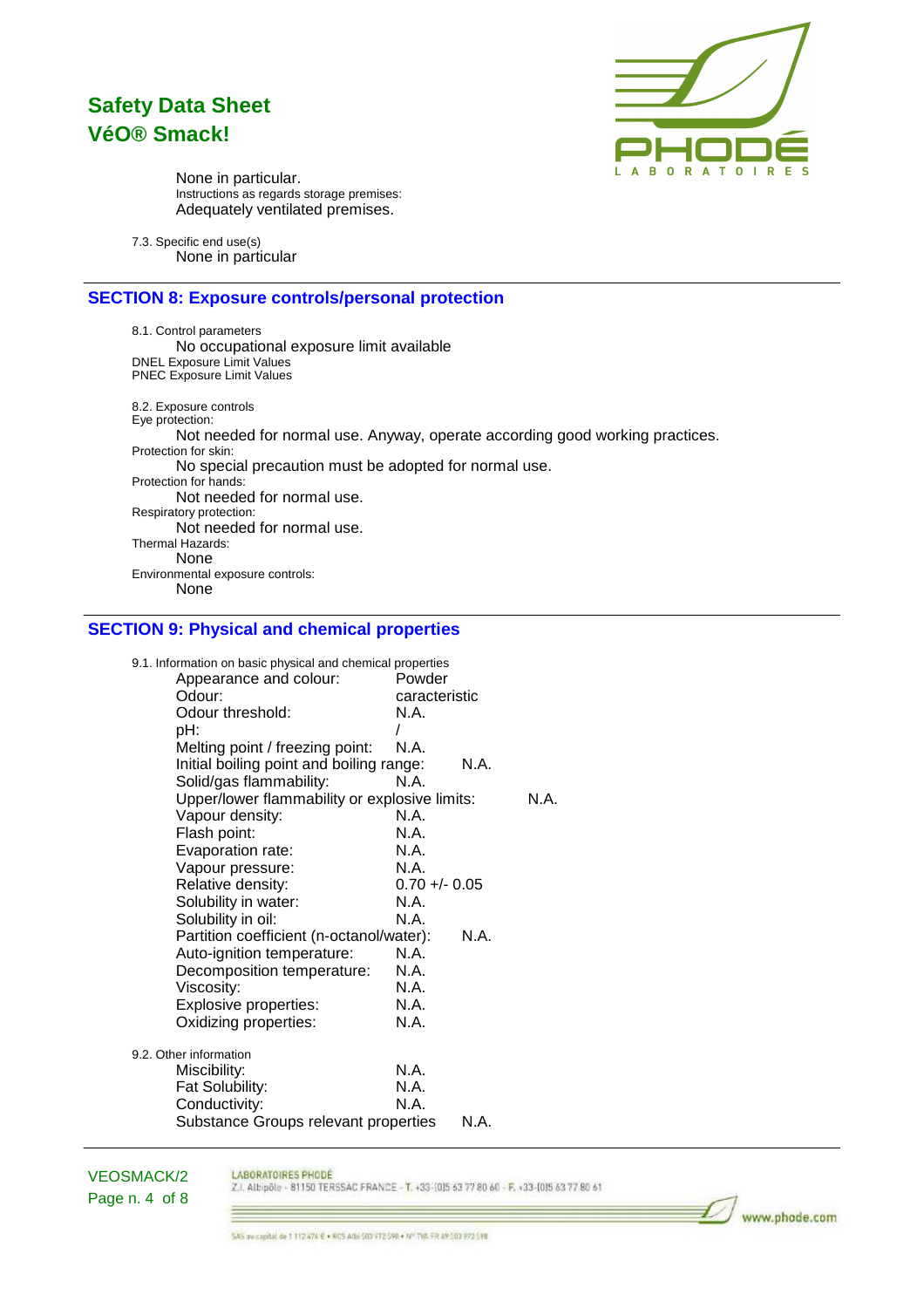

### **SECTION 10: Stability and reactivity**

- 10.1. Reactivity Stable under normal conditions
- 10.2. Chemical stability Stable under normal conditions
- 10.3. Possibility of hazardous reactions None
- 10.4. Conditions to avoid Stable under normal conditions.
- 10.5. Incompatible materials None in particular.
- 10.6. Hazardous decomposition products None.

### **SECTION 11: Toxicological information**

11.1. Information on toxicological effects Toxicological information of the mixture: N.A. Toxicological information of the main substances found in the mixture: orange oil - CAS: 8028-48-6 a) acute toxicity: Test: LD50 - Route: Oral - Species: Rat = 4400 mg/kg - Notes: Limonene Test: LD50 - Route: Skin - Species: Rabbit = 5005 mg/kg - Notes: Limonene Test: LD50 - Route: Oral - Species: Rat = 4950 mg/kg - Notes: Citral Test: LD50 - Route: Skin - Species: Rabbit = 2250 mg/kg - Notes: Citral Test: LD50 - Route: Oral - Species: Rat = 2420 mg/kg - Notes: Citronelhal Test: LD50 - Route: Skin - Species: Rabbit = 2500 mg/kg - Notes: Citronelhal GAMMA UNDECALACTONE - CAS: 104-67-6 a) acute toxicity: Test: LD50 - Route: Oral - Species: Rat 18500 mg/kg CINNAMALDEHYDE - CAS: 104-55-2 a) acute toxicity: Test: LD50 - Route: Oral - Species: Rat = 2200 mg/kg Test: LD50 - Route: Skin - Species: Rat > 2000 mg/kg DIHYDROCOUMARIN - CAS: 119-84-6 a) acute toxicity: Test: LD50 - Route: Oral - Species: Rat = 1460 mg/kg Test: LD50 - Route: Skin - Species: Rabbit = 5005 mg/kg

If not differently specified, the information required in Regulation 453/2010/EC listed below must be considered as N.A.:

a) acute toxicity; b) skin corrosion/irritation; c) serious eye damage/irritation; d) respiratory or skin sensitisation; e) germ cell mutagenicity; f) carcinogenicity;

- g) reproductive toxicity;
- h) STOT-single exposure;
- i) STOT-repeated exposure;
- j) aspiration hazard.

VEOSMACK/2 Page n. 5 of 8 LABORATOIRES PHODE

Z.I. Albipôle - 81150 TERSSAC FRANCE - T. +33-(0)5 63 77 80 60 - F. +33-(0)5 63 77 80 61

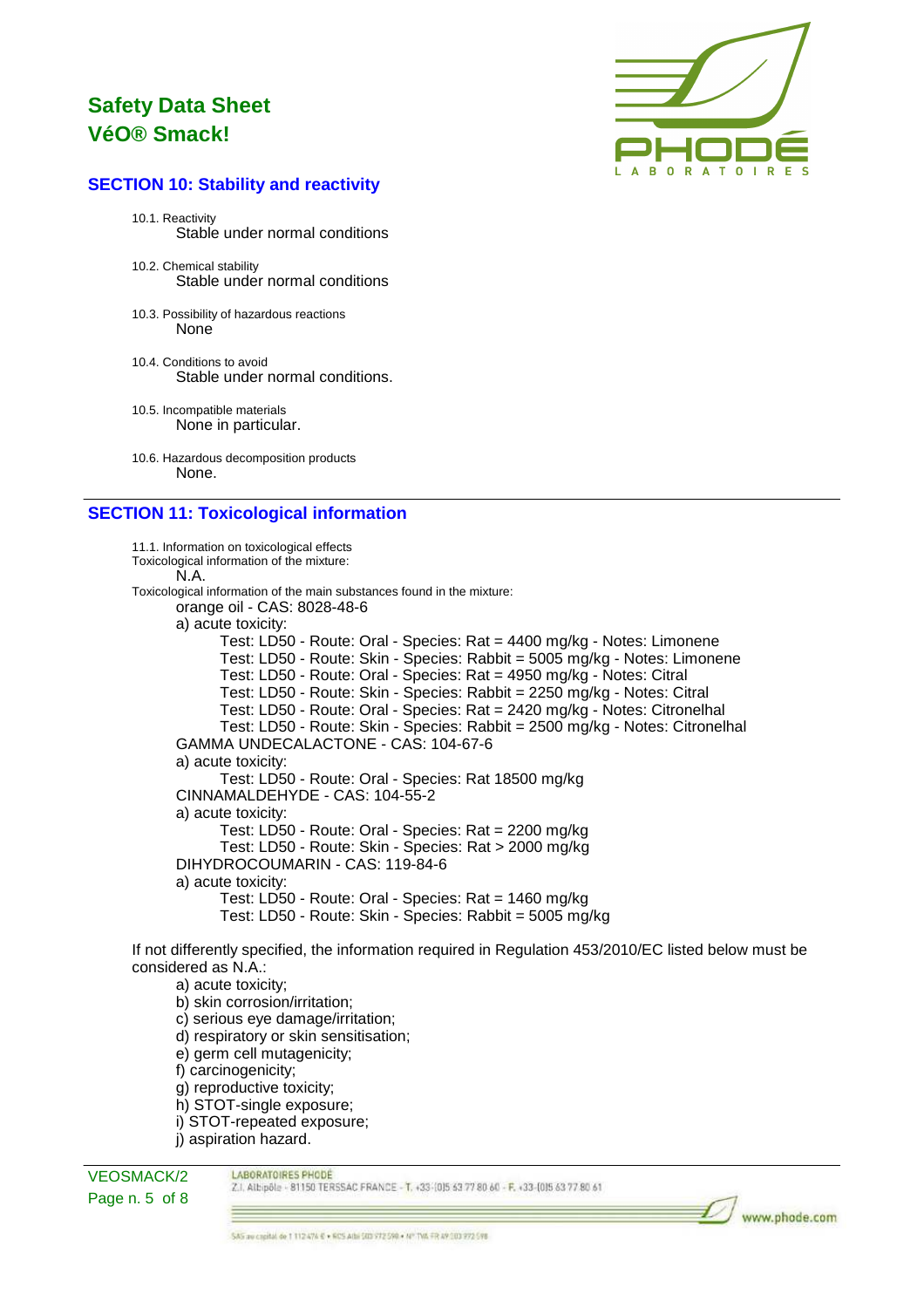

### **SECTION 12: Ecological information**

| 12.1. Toxicity                                                                                    |
|---------------------------------------------------------------------------------------------------|
| Adopt good working practices, so that the product is not released into the environment.           |
| Harmful to aquatic organisms, may cause long-term adverse effects in the aquatic environment.     |
| orange oil - CAS: 8028-48-6                                                                       |
| a) Aquatic acute toxicity:                                                                        |
| Endpoint: LC50 Fish = 0.619-0.796 mg/l - Duration h: 96 - Notes: Pimephales promelas              |
| (espèce) Limonene (substance)                                                                     |
| Endpoint: LC50 Fish > 35 mg/l - Duration h: 96 - Notes: Oncorhynchus mykiss (espèce)              |
| limonene (substance)                                                                              |
| Endpoint: LC50 Fish > 4.6-10 mg/l - Duration h: 96 - Notes: Citral                                |
| Endpoint: EC50 Daphnia = 7 mg/l - Duration h: 48 - Notes: Citral                                  |
| e) Plant toxicity:                                                                                |
| Endpoint: EC50 Algae = 16 mg/l - Duration h: 72 - Notes: Citral                                   |
| Endpoint: EC50 Algae = 19 mg/l - Duration h: 96 - Notes: Citral<br>CINNAMALDEHYDE - CAS: 104-55-2 |
| a) Aquatic acute toxicity:                                                                        |
| Endpoint: LC50 Fish > 10 mg/l - Duration h: 96                                                    |
|                                                                                                   |
| 12.2. Persistence and degradability                                                               |
| N.A.                                                                                              |
|                                                                                                   |
| 12.3. Bioaccumulative potential                                                                   |
| N.A.                                                                                              |
|                                                                                                   |
| 12.4. Mobility in soil<br>N.A.                                                                    |
|                                                                                                   |
| 12.5. Results of PBT and vPvB assessment                                                          |
| vPvB Substances: None - PBT Substances: None                                                      |
|                                                                                                   |
| 12.6. Other adverse effects                                                                       |
| None                                                                                              |

### **SECTION 13: Disposal considerations**

13.1. Waste treatment methods Recover if possible. In so doing, comply with the local and national regulations currently in force.

### **SECTION 14: Transport information**

14.1. UN number

Not classified as dangerous in the meaning of transport regulations.

- 14.2. UN proper shipping name N.A.
- 14.3. Transport hazard class(es) N.A.
- 14.4. Packing group N.A.
- 14.5. Environmental hazards N.A.

14.6. Special precautions for user N.A.

 $=$ 

#### LABORATOIRES PHODE VEOSMACK/2

Page n. 6 of 8

Z.I. Albipôle - 81150 TERSSAC FRANCE - T. +33-(0)5 63 77 80 60 - F. +33-(0)5 63 77 80 61

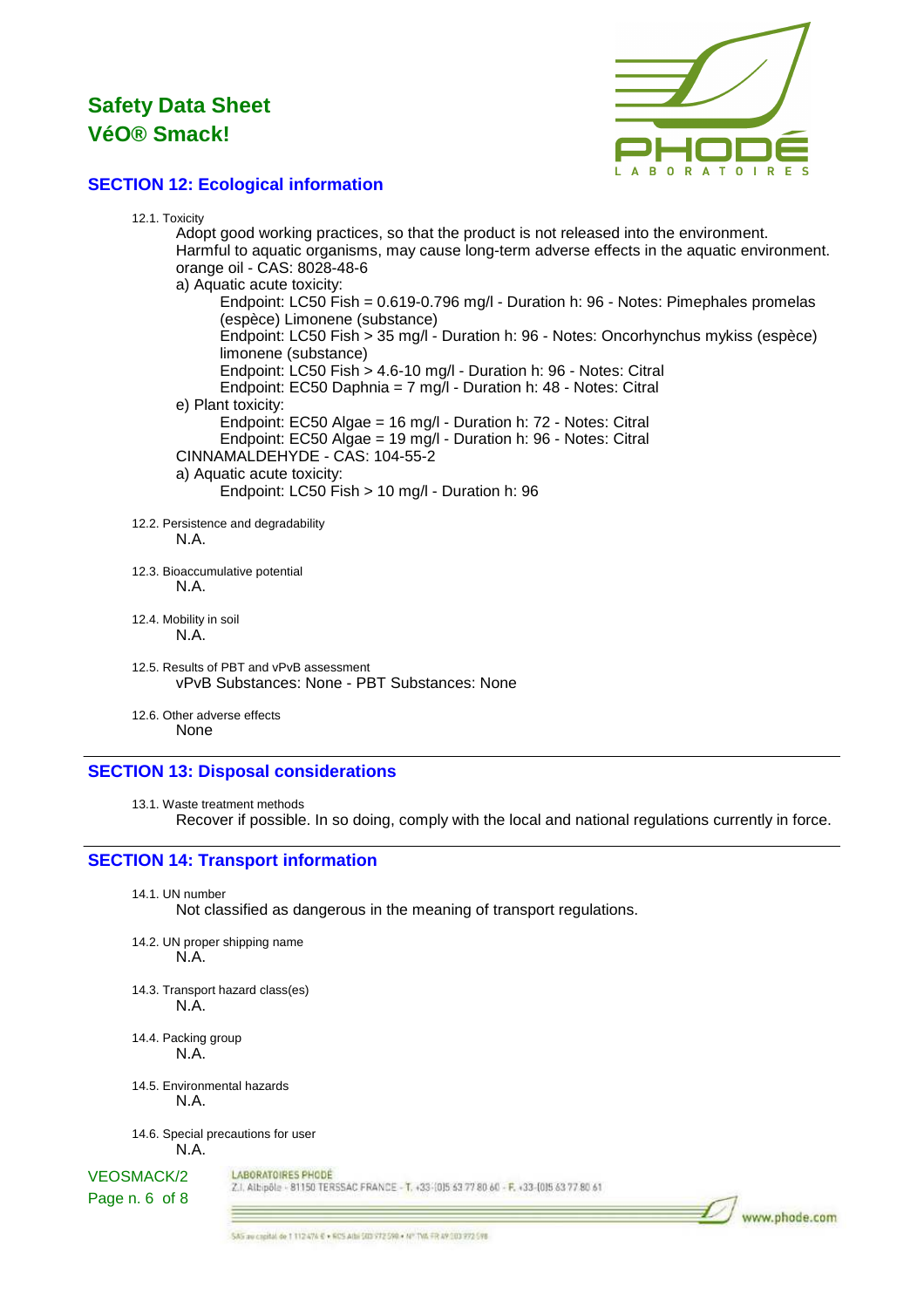

www.phode.com

14.7. Transport in bulk according to Annex II of MARPOL73/78 and the IBC Code N.A.

### **SECTION 15: Regulatory information**

15.1. Safety, health and environmental regulations/legislation specific for the substance or mixture Dir. 67/548/EEC (Classification, packaging and labelling of dangerous substances) Dir. 99/45/EC (Classification, packaging and labelling of dangerous preparations) Dir. 98/24/EC (Risks related to chemical agents at work) Dir. 2000/39/EC (Occupational exposure limit values) Dir. 2006/8/EC Regulation (EC) n. 1907/2006 (REACH) Regulation (EC) n. 1272/2008 (CLP) Regulation (EC) n. 790/2009 (ATP 1 CLP) Regulation (EU) n. 453/2010 (Annex I) Regulation (EU) n. 286/2011 (ATP 2 CLP) Restrictions related to the product or the substances contained according to Annex XVII Regulation (EC) 1907/2006 (REACH) and subsequent modifications: None Where applicable, refer to the following regulatory provisions : Directive 2003/105/CE ('Activities linked to risks of serious accidents') and subsequent amendments.

Regulation (EC) nr 648/2004 (detergents). 1999/13/EC (VOC directive)

15.2. Chemical safety assessment No

### **SECTION 16: Other information**

Full text of phrases referred to in Section 3: R10 Flammable. R22 Harmful if swallowed. R36 Irritating to eyes. R36/37/38 Irritating to eyes, respiratory system and skin. R38 Irritating to skin. R43 May cause sensitization by skin contact. R50/53 Very toxic to aquatic organisms, may cause long-term adverse effects in the aquatic environment. R51/53 Toxic to aquatic organisms, may cause long-term adverse effects in the aquatic environment. R65 Harmful: may cause lung damage if swallowed.

H319 Causes serious eye irritation. H226 Flammable liquid and vapour.

H315 Causes skin irritation.

H317 May cause an allergic skin reaction.

H304 May be fatal if swallowed and enters airways.

H410 Very toxic to aquatic life with long lasting effects. H411 Toxic to aquatic life with long lasting effects.

H335 May cause respiratory irritation.

H302 Harmful if swallowed.

Paragraphs modified from the previous revision:

SECTION 2: Hazards identification SECTION 3: Composition/information on ingredients SECTION 9: Physical and chemical properties

VEOSMACK/2 Page n. 7 of 8

#### LABORATOIRES PHODE

Z.I. Albipôle - 81150 TERSSAC FRANCE - T. +33-(0)5 63 77 80 60 - F. +33-(0)5 63 77 80 61

SAS au capital de 1 112 474 € + 605 Athi 503 972 590 + Nº TVA FR 49 303 972 598